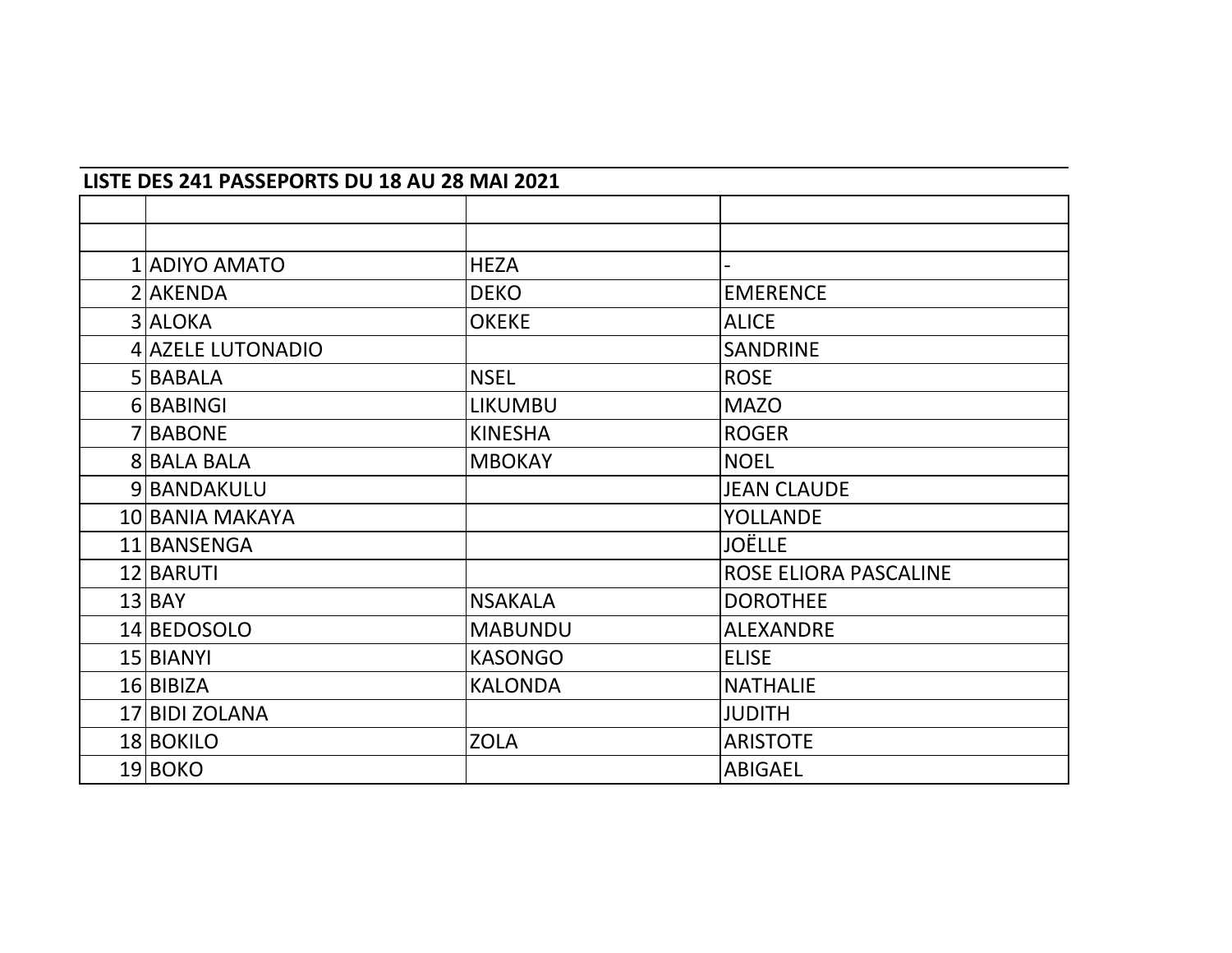| 20 BOKUMA KITETE       |                 |                         |
|------------------------|-----------------|-------------------------|
| 21 BOLOTA              |                 | <b>JEEF</b>             |
| 22 BOMAMBA             |                 | <b>KELVINE</b>          |
| 23 BONDOLA             | <b>BOKEMO</b>   | <b>ANNA</b>             |
| 24 BONDOMBE            |                 | <b>MARIE</b>            |
| 25 BONGONDE            | <b>MASIENGI</b> | <b>PERPETUE</b>         |
| 26 BONGONGO BITU       |                 | <b>HERITIANA</b>        |
| 27 CHIRIBAGULA         |                 | ANJELANI AMELBERGE      |
| 28 DIAKIESE SUDIKILA   |                 | <b>TRESOR</b>           |
| 29 DJABILI             | <b>MOKOSI</b>   | <b>CAROLE</b>           |
| 30 DUANI               |                 | <b>SULTAN BASILUA</b>   |
| 31 DUANI               |                 | <b>SORAYA CHARLOTTE</b> |
| 32 EFANYA              | <b>BAKOMO</b>   | <b>SANDRINE</b>         |
| 33 ESSI DIOGO          |                 | <b>KALANGULA</b>        |
| 34 FOLO AMARO          | <b>TERESA</b>   | <b>MANUELA</b>          |
| 35 <b>IFULU BOLIFO</b> |                 | <b>MARK</b>             |
| 36 <b>IFULU BOLIFO</b> |                 | <b>ANDREAS</b>          |
| 37 IFULU BOLIFO        |                 | <b>SCHADRAC</b>         |
| 38 IFULU EFAKO         |                 | <b>CHANTAL</b>          |
| 39 IKOTA               | <b>BONGELI</b>  | <b>NICK</b>             |
| 40 ILAKA               | <b>NGWIAMA</b>  | <b>GUYCHENE</b>         |
| 41 IMBATA              |                 |                         |
| 42 ISANDAMBO           | <b>LIMBUTU</b>  | <b>BIBICHE</b>          |
| 43 ISIMANGE            | <b>BOTULI</b>   | <b>TRESOR</b>           |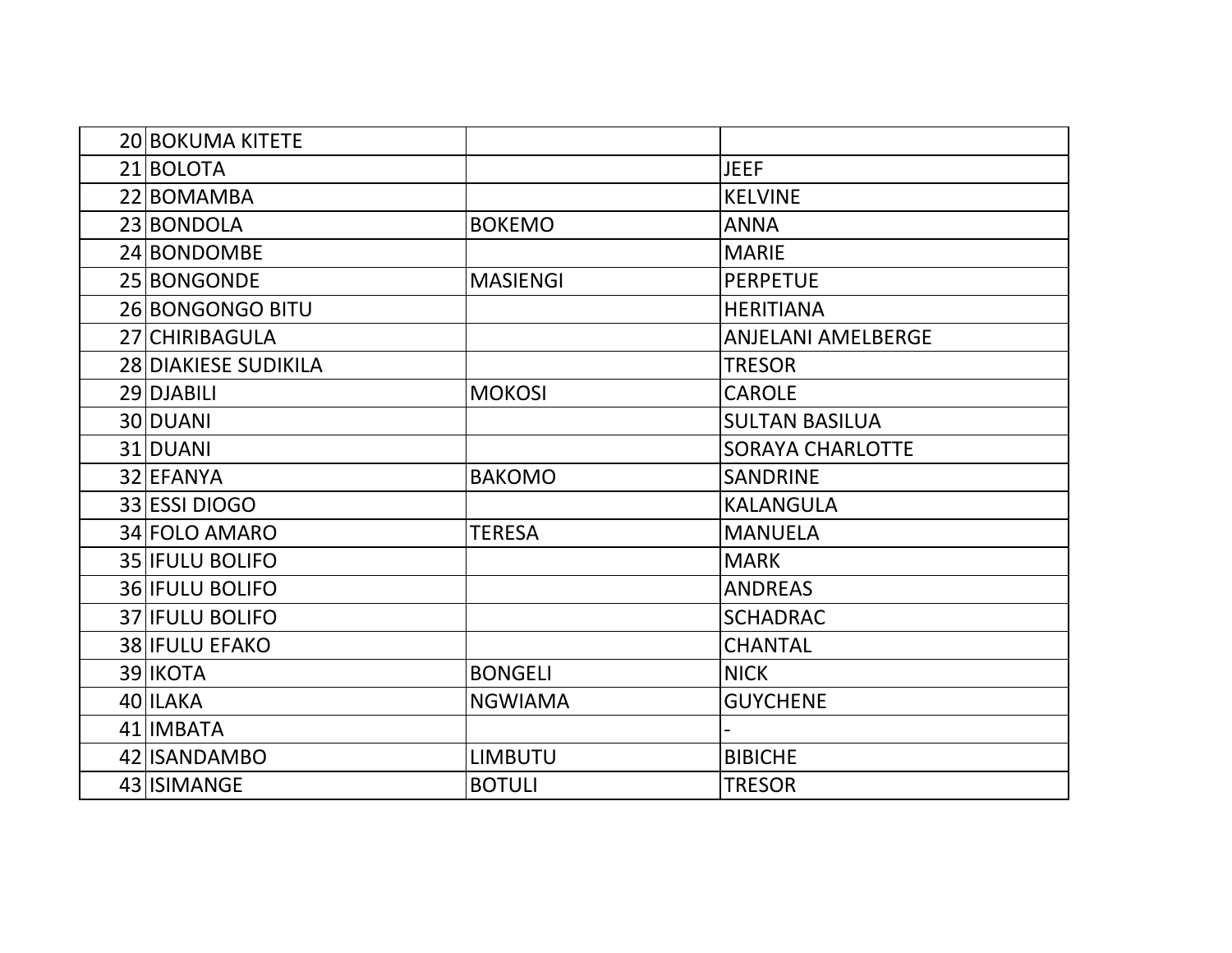| 44 IYODI NGOLO CHANGA |                    | <b>ESTHER</b>           |
|-----------------------|--------------------|-------------------------|
| 45 KABAMBA            | YAV                | <b>JOSIANE</b>          |
| 46 KABANGU NDAYA      |                    | <b>ORNELLA</b>          |
| 47 KABEMBA            | <b>KAPINGA</b>     |                         |
| 48 KABENA             | <b>KABAMBA</b>     | <b>CLARA</b>            |
| 49 KABEYA             |                    | MIRIAM MUJEKA MUSUAMBA  |
| 50 KABONGO            | <b>LUMU</b>        | <b>STEVE</b>            |
| 51 KABUMBAY           |                    | <b>CLAUDE</b>           |
| 52 KADI               | SOMBO              | <b>KADI</b>             |
| 53 KAMBA KAMUANA      |                    | <b>JEAN PIERRE</b>      |
| 54 KAMBUMBA           | <b>MBULU</b>       | <b>JOHNNY</b>           |
| 55 KANIKA             | <b>MITSHIE</b>     | <b>MARIE</b>            |
| 56 KANIKA             |                    | <b>NATHAN</b>           |
| 57 KANIKA             | <b>NKAY</b>        | <b>JOYCE</b>            |
| 58 KANYAMA            | <b>FULABANTU</b>   | <b>DUVERGER</b>         |
| 59 KANYIKI            |                    | <b>CARLOS</b>           |
| 60 KAPAJIKA           | <b>NTUMBA</b>      | <b>CHRISTELLE</b>       |
| 61 KAPEND             | YAV                | <b>ALICE</b>            |
| 62 KAPINGA            | <b>BULOBA</b>      | <b>BENJAMIN</b>         |
| 63 KAPITENU           |                    | <b>SEBASTIEN</b>        |
| 64 KASENDE            | <b>SAPU MPUNGU</b> | <b>RANDY</b>            |
| 65 KASONGAY BAKUMBANE |                    | TRACY NEPHTALIE LUSAMBA |
| 66 KAVIRA             | <b>MALIKIDOGO</b>  | <b>SOLANGE</b>          |
| 67 KAYENGE FINKUNDI   |                    | <b>CHRISTIAN</b>        |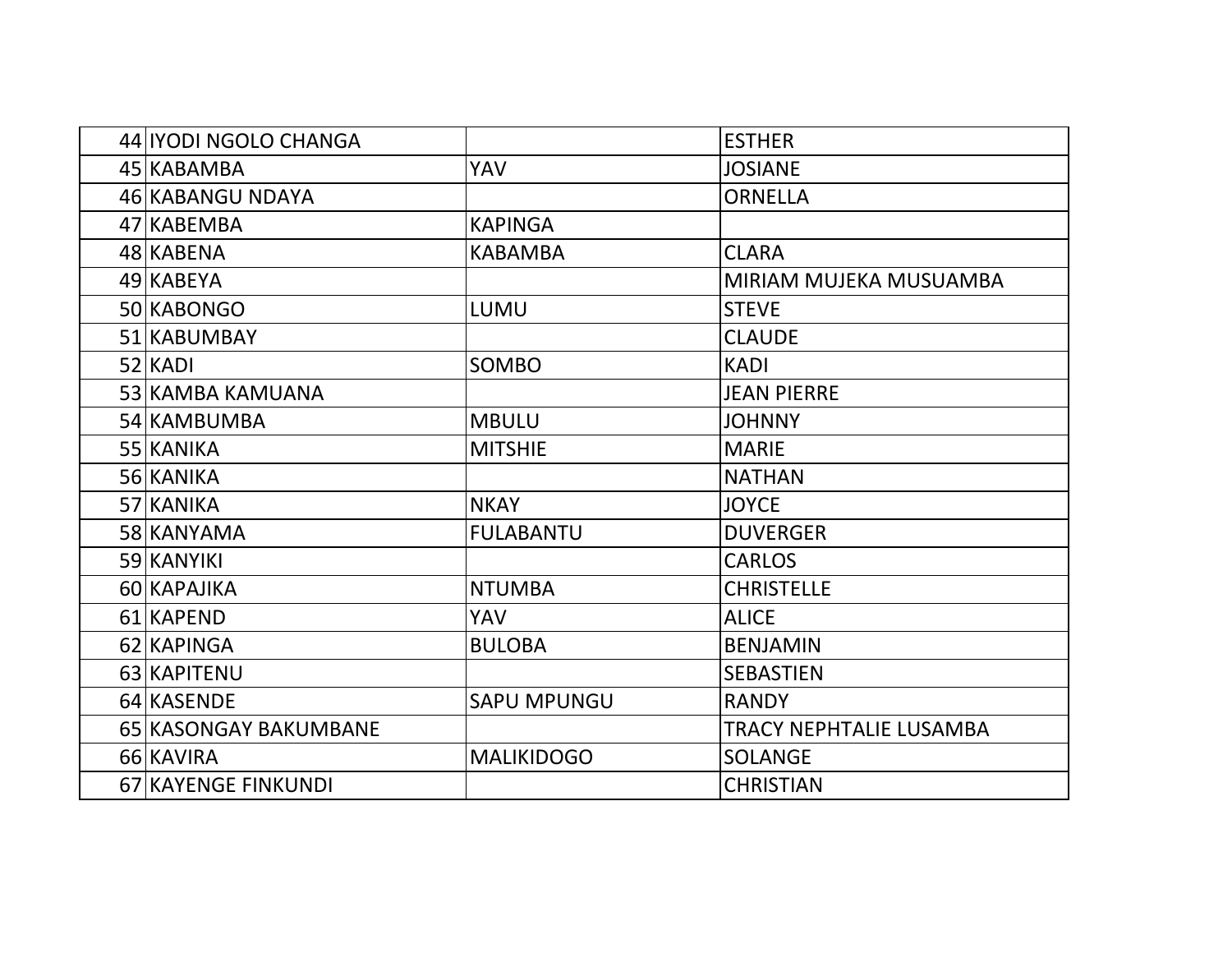| 68 KAYUMBI BEIA             |                  | <b>SHALINI MARIE FRANCOISE</b> |
|-----------------------------|------------------|--------------------------------|
| 69 KAZADI                   | <b>TSHINIAMA</b> | <b>KAJO</b>                    |
| 70 KEMBO                    | <b>KAPAJIKA</b>  | <b>ANGELO</b>                  |
| <b>71 KERVINE MATONDO</b>   |                  | <b>EUGENIE</b>                 |
| 72 KETSIA NTANGU            |                  | <b>LAETITIA</b>                |
| 73 KIANGEBENI               |                  | <b>SERGE</b>                   |
| 74 KIMBEMBI LANDU           |                  | <b>ORNELA</b>                  |
| 75 KINGA                    |                  | <b>BLAISINA GRANCIA</b>        |
| 76 KITENGE-A-YAMBU          |                  | <b>RUTH</b>                    |
| 77 KITOKO                   | <b>MAWOKO</b>    | <b>DIDIER</b>                  |
| 78 KIVUVU                   | <b>KIANZAMBI</b> | <b>HONORINE</b>                |
| 79 KONZO MUZONGO PAQUOMBAYI |                  | <b>GLODY JOSEPH</b>            |
| 80 KOUROUMA                 |                  | <b>JEANNETTE JANE</b>          |
| 81 KUNDA                    |                  | <b>VIVA</b>                    |
| 82 LANGA                    |                  | YANYCQUE                       |
| 83 LENGA                    | <b>DIWETE</b>    | <b>BERTHE</b>                  |
| 84 LIBENDELE                | <b>LISONDO</b>   | <b>AIME</b>                    |
| 85 LINA                     | <b>BAVEZI</b>    | <b>SANDRINE</b>                |
| 86 LOKULI EMANGI            |                  | <b>MERVEILLE</b>               |
| 87 LOLUWO                   | <b>TSHIDIBI</b>  | <b>NANCY</b>                   |
| 88 LONGO LONGO              | <b>ENGETA</b>    |                                |
| 89 LOSSONE                  |                  | <b>ANDRE</b>                   |
| 90 LOWOSO MBOYO             |                  | <b>POUPLAITTE</b>              |
| 91 LUBOYA MATADI            |                  | <b>MERVEILLE</b>               |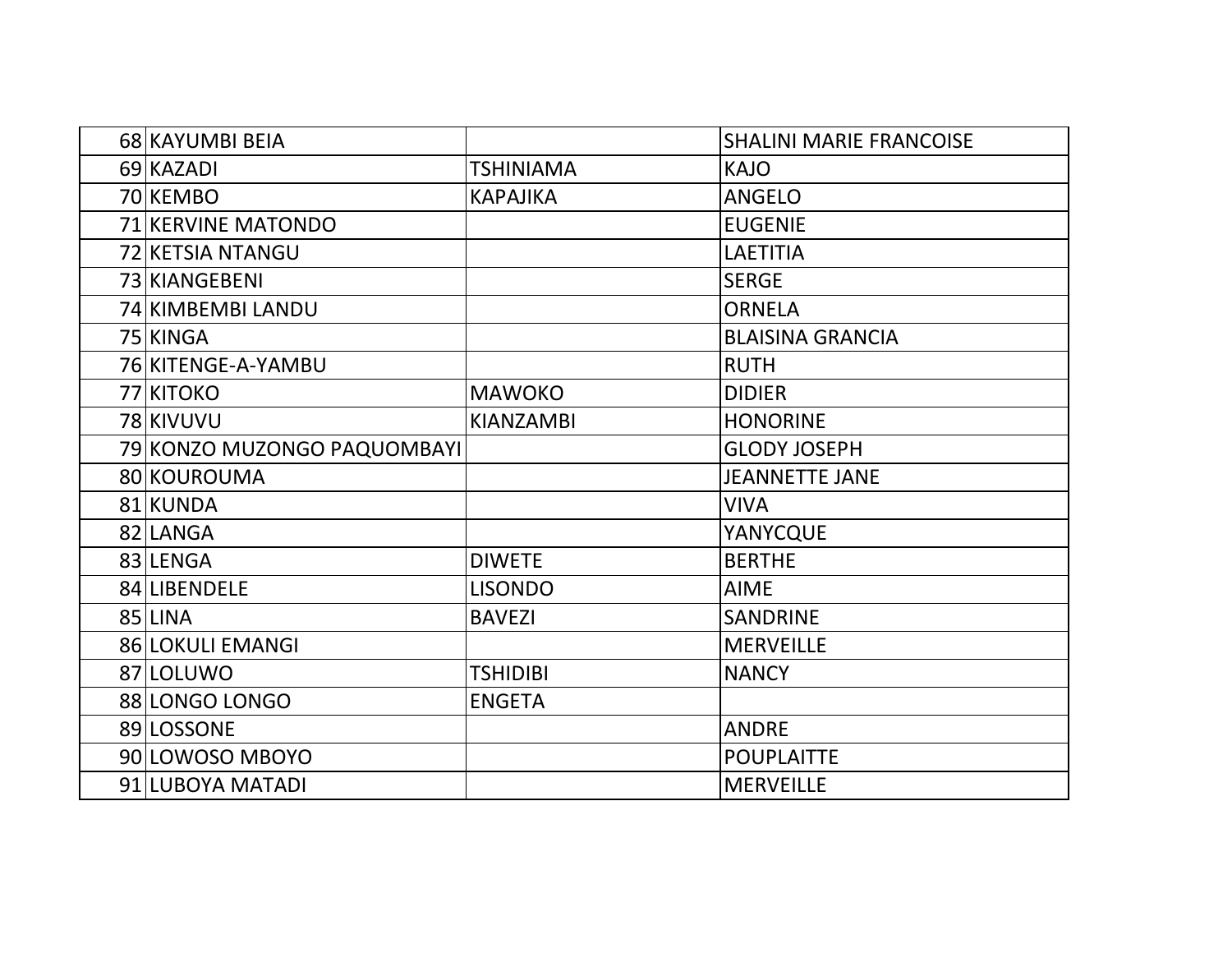| 92 LUKOKI           | <b>TANGALA</b>    | <b>GAEL</b>        |
|---------------------|-------------------|--------------------|
| 93 LUKOKI           | <b>DIAMBOMBA</b>  | <b>MELODIE</b>     |
| 94 LUKOMBO LUSOMPA  |                   | <b>JACKY</b>       |
| 95 LULOMBADIO       |                   | <b>JISELLE</b>     |
| 96 LUMBALA          | <b>BELINDA</b>    | <b>NANCY</b>       |
| 97 LUMBEMBA MONZAKO |                   | <b>DORCAS</b>      |
| 98 LUMUMBA          |                   | <b>OKITO</b>       |
| 99 LUMUMBA TANGWA   |                   | <b>FORTUNA</b>     |
| 100 LUNGANGU        | <b>NTUMBA</b>     | <b>NOLIVE</b>      |
| 101 LUSAKUENO       | <b>VANZA</b>      | <b>ALBERT</b>      |
| 102 LUSANGA         | <b>EBONDO</b>     | <b>VIVIAN</b>      |
| 103 LUTUMBA         |                   | PATHY              |
| 104 LUWAU           | <b>MENA</b>       |                    |
| 105 LUZITU BANGU    |                   | <b>EMMANUEL</b>    |
| 106 MABUMBA         | <b>MAZELE</b>     | <b>PAPITSHO</b>    |
| 107 MADUNA          | LUMU              | <b>CHRISTIANE</b>  |
| 108 MAGEMA          | <b>EP DJABILI</b> | <b>SITA</b>        |
| $109$ MAKA          | <b>NDONGALA</b>   | <b>JEAN-CLAUDE</b> |
| 110 MAKANDA         |                   | <b>DANIEL</b>      |
| 111 MAKELA          |                   | <b>BULEMBI</b>     |
| 112 MAKIESE         | <b>MAMPUYA</b>    | <b>CHOUCHOU</b>    |
| 113 MAKIRA KASHAMA  |                   | <b>BRIGITTE</b>    |
| 114 MAKWALA         |                   | <b>DAVINHOR</b>    |
| 115 MALEMBI         | <b>MAMBI</b>      | <b>DJENNY</b>      |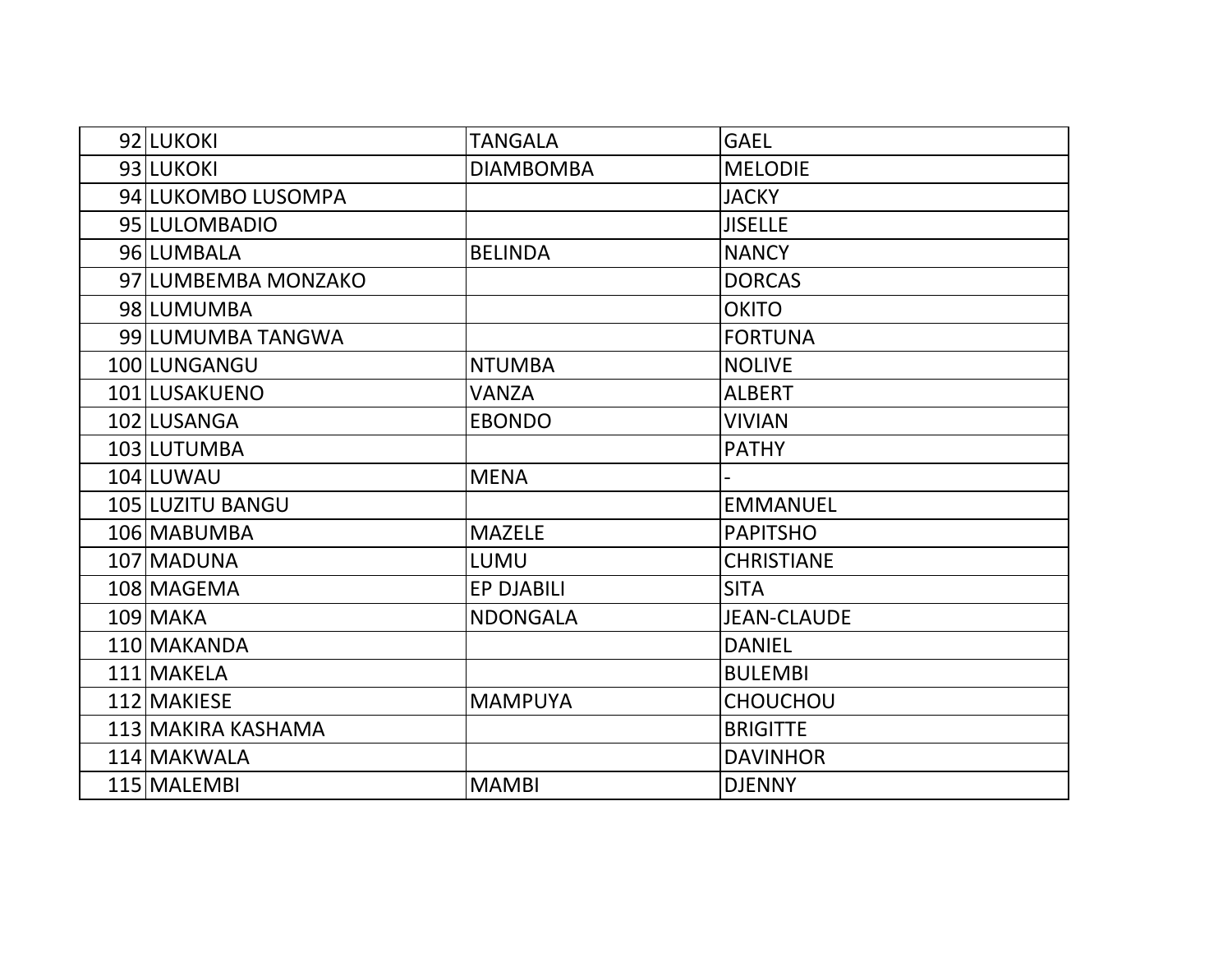| 116 MALENGE         | <b>NSEYA</b>        | <b>FLORE</b>               |
|---------------------|---------------------|----------------------------|
| 117 MALONDA         | <b>DIULU</b>        | <b>BLAISE</b>              |
| 118 MALU            | <b>MPUTU</b>        |                            |
| 119 MANDA YANN      |                     | <b>CLAUDE HARVEY</b>       |
| 120 MANDINA         | <b>MADILA</b>       | THIERRY FREDERIC FERDINAND |
| 121 MANZAMBI BAZOLA |                     | <b>ABRAM</b>               |
| 122 MAPOSSO         | <b>MWAN'ONGUENE</b> | <b>MYRTHA</b>              |
| 123 MASENGI ZOLA    |                     | <b>EMERANCE</b>            |
| 124 MASINI          | <b>MAMBU</b>        | <b>MIMI</b>                |
| 125 MATENDO LUNDA   |                     | <b>RAPHAEL</b>             |
| 126 MATONDO         | <b>NZEMBANI</b>     | <b>NANA</b>                |
| 127 MATONSI         |                     | <b>JONATHAN</b>            |
| 128 MATUZAYILA      | <b>ANDRYA</b>       | <b>ANDRYA</b>              |
| 129 MAVUNGU-KHONDE  |                     | <b>PIERRO</b>              |
| 130 MAYEMBE         |                     | <b>MERVEILLE</b>           |
| 131 MAYEMBE         |                     | <b>QUEREN</b>              |
| 132 MAYIBA          |                     | <b>MARIA CLAUDETTE</b>     |
| 133 MAZAMAY         |                     | <b>BIJOUX</b>              |
| 134 MBAKU           | <b>MPOYI</b>        | <b>TITI RAYMOND</b>        |
| 135 MBAMBU TSANGA   |                     | <b>ESPERANCE</b>           |
| 136 MBAU NZUZI      |                     | <b>WILLY</b>               |
| 137 MBELE MBELE     |                     | <b>GUYLAIN</b>             |
| 138 MBEMBA          |                     | LUKUANDA                   |
| 139 MBEMBA          | <b>MZANGANA</b>     | <b>CLARISSE</b>            |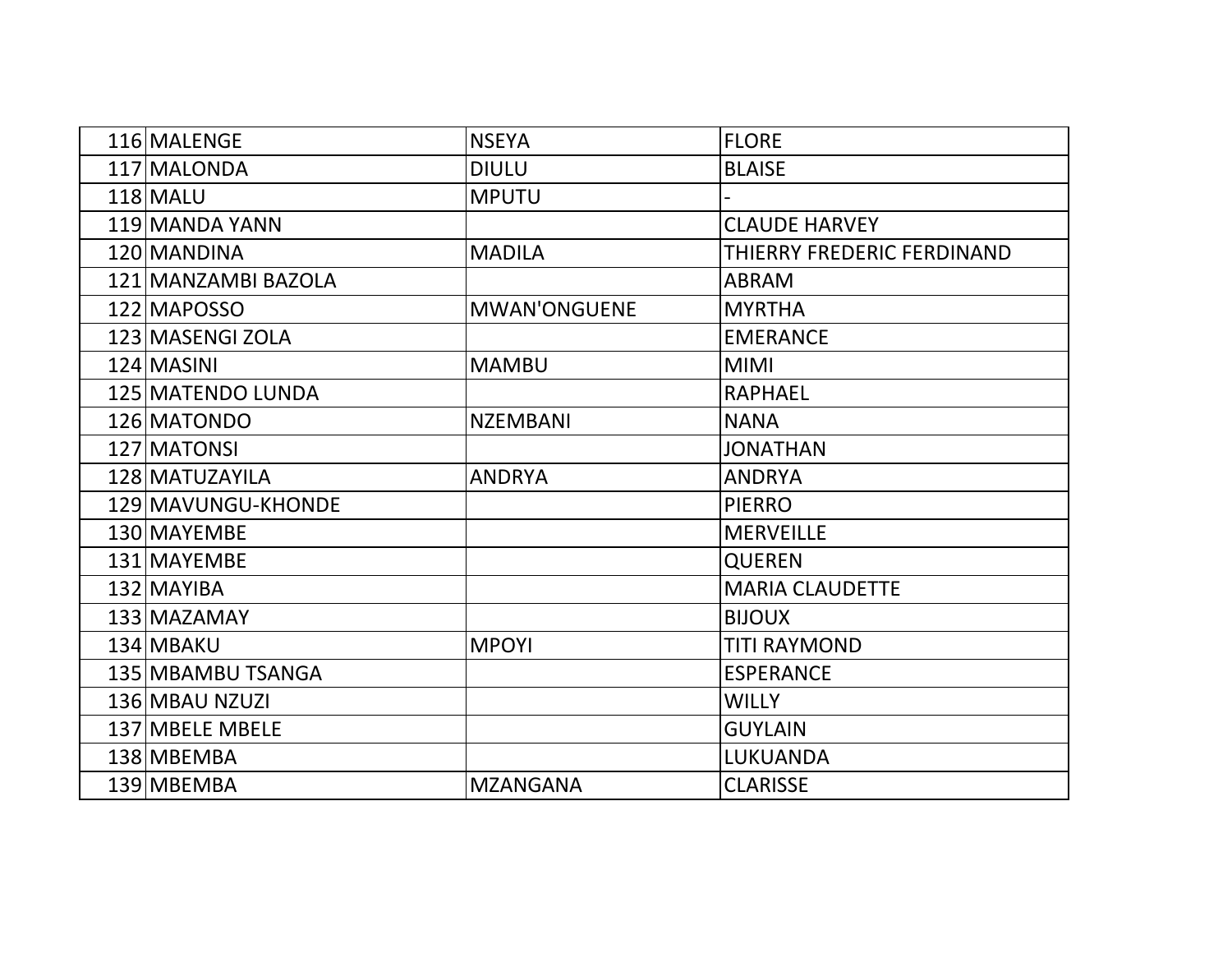| 140 MBENGA-BLUE      |                 | NATHANYEL-MICHAEL SOLOMON NTI   |
|----------------------|-----------------|---------------------------------|
| 141 MBENGA-BLUE      |                 | <b>ISAIAH KEBOLU IZI DANIEL</b> |
| $142$ MBO            | <b>NGOZEKA</b>  | <b>ROMUALD</b>                  |
| 143 MBUYAMBA SAKATA  |                 | <b>MERVCURE</b>                 |
| 144 MBUYI            |                 | <b>NOLICIA TALIA NDOKOFILY</b>  |
| 145 MBUYI KALOMBO    |                 | <b>SEDRICK</b>                  |
| 146 MEWULA           |                 | <b>KEYNIA</b>                   |
| 147 MIKALA           | <b>VINZA</b>    | <b>LILIANE</b>                  |
| 148 MIKANU           | <b>KISHI</b>    | <b>CHRISTINE</b>                |
| 149 MIMBANGU         | <b>MUSASA</b>   | <b>REDY</b>                     |
| 150 MINDONGO MAVULA  |                 | <b>BERTHE</b>                   |
| 151 MISELA           | <b>NZAU</b>     | <b>MICHAUX</b>                  |
| 152 MISENGE          |                 | <b>MARTHE</b>                   |
| 153 MONDO            |                 | <b>EUGENE</b>                   |
| 154 MPEMBELE         |                 | <b>JOSUE</b>                    |
| 155 MPONGO           | <b>KIKAYAMA</b> | <b>BIBICHE</b>                  |
| 156 MPONGO           | KAMENANDANDUKO  |                                 |
| 157 MUANZA           | <b>LUKEBA</b>   | <b>JACQUES</b>                  |
| 158 MUBIALA MWERA    |                 | <b>SERGE</b>                    |
| 159 MUDIANDAMBU      |                 | <b>MAWAKA</b>                   |
| 160 MUENGE           |                 | <b>KABANGU</b>                  |
| 161 MUJINGA N'TAMBWE |                 | <b>MARIE N'DUMBI</b>            |
| 162 MUKANGU          | <b>PILIPILI</b> | <b>THEOPHILE</b>                |
| 163 MUKEBA           | <b>KALONJI</b>  | <b>JOHN</b>                     |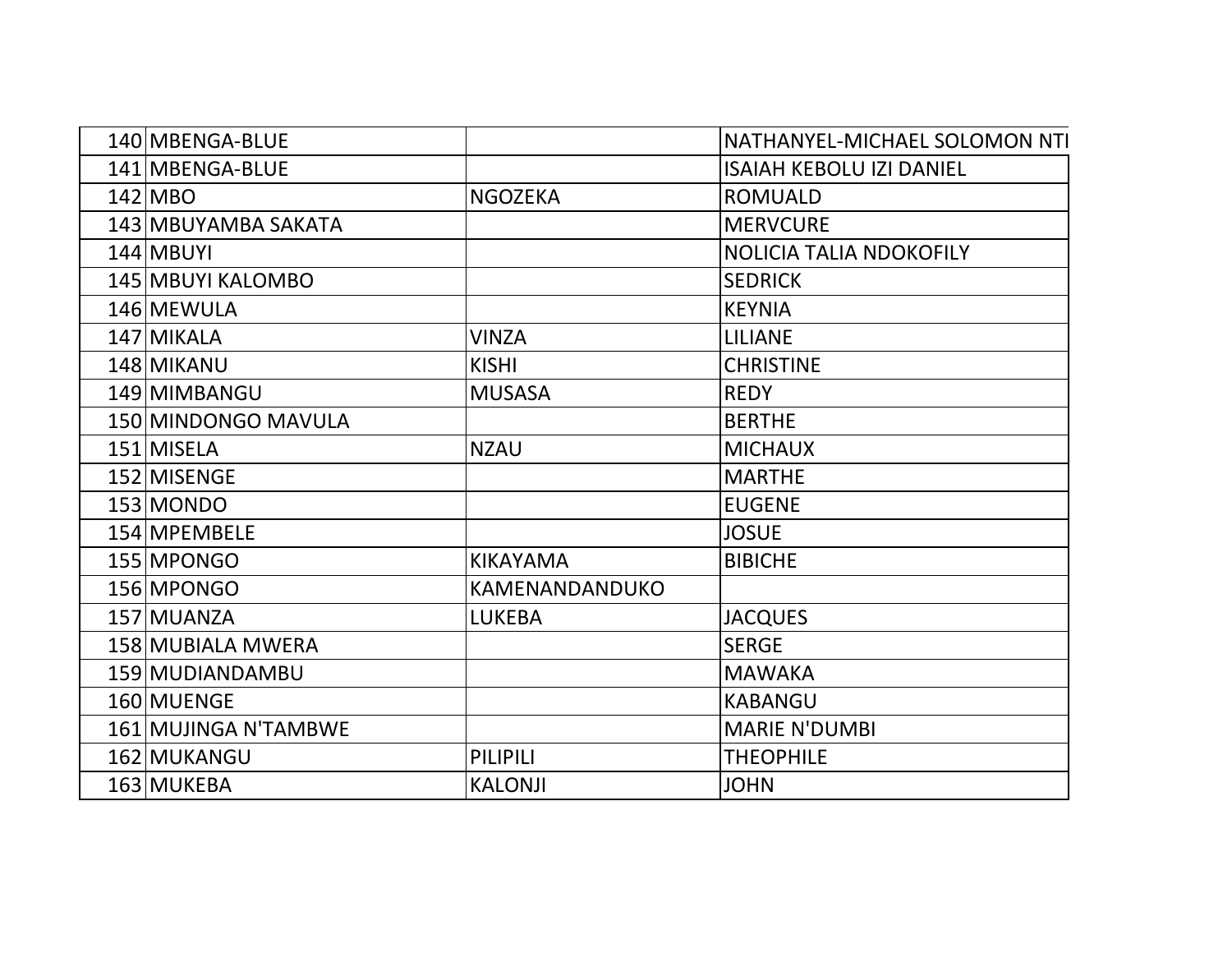| 164 MULEMBESHA       | <b>MPUNDA</b>   | <b>MICHEL</b>         |
|----------------------|-----------------|-----------------------|
| 165 MULONGO          |                 | <b>MASSAMBA</b>       |
| 166 MULUMBA          |                 | <b>HERA</b>           |
| 167 MULUMBA          |                 | <b>OZIAS FRANCOIS</b> |
| 168 MULUMBA          |                 | <b>DANIEL MBAYA</b>   |
| 169 MUNDALA BINTI    | <b>MOLISHO</b>  | <b>RAISSA</b>         |
| 170 MUSHALE          |                 | <b>BOCARD</b>         |
| 171 MUSUA            | <b>KASANDA</b>  | <b>MAMIE</b>          |
| 172 MUWAKA TIENABE   |                 | <b>SERGE</b>          |
| 173 MUZONGO AUGUSTIN |                 | <b>GARRY</b>          |
| 174 MWEMBU MANGUHU   | <b>NLANDU</b>   | <b>IRENE</b>          |
| 175 NALUMBU BASUNGA  |                 | <b>TYNO</b>           |
| 176 NAMBA            | <b>ZAHABU</b>   | <b>JOSEE</b>          |
| 177 NDAYA            | <b>DIKASA</b>   | <b>NENETTE</b>        |
| 178 NDEKILA          |                 | <b>MARINE</b>         |
| $179$ N'DJOLI        |                 | <b>BOKWEYA</b>        |
| 180 NDOMBA           | <b>EBUNA</b>    | <b>GLODIE</b>         |
| 181 NDOMBASI         |                 | <b>MBEMBA</b>         |
| 182 NDOMBE NLEMVO    |                 | <b>PLAMEDI</b>        |
| 183 NDUDI NDUDI      | <b>NZEMBENI</b> | <b>CHRISTELLE</b>     |
| 184 NDUNGA           |                 | <b>CHRISTELLE</b>     |
| 185 NGAISENG MISAMBU |                 | <b>CHOUCHOU</b>       |
| 186 NGENYIBUNI       | <b>BEYA</b>     | <b>DANIEL</b>         |
| 187 NGIELE-A-YAMBU   |                 | <b>ESTHER</b>         |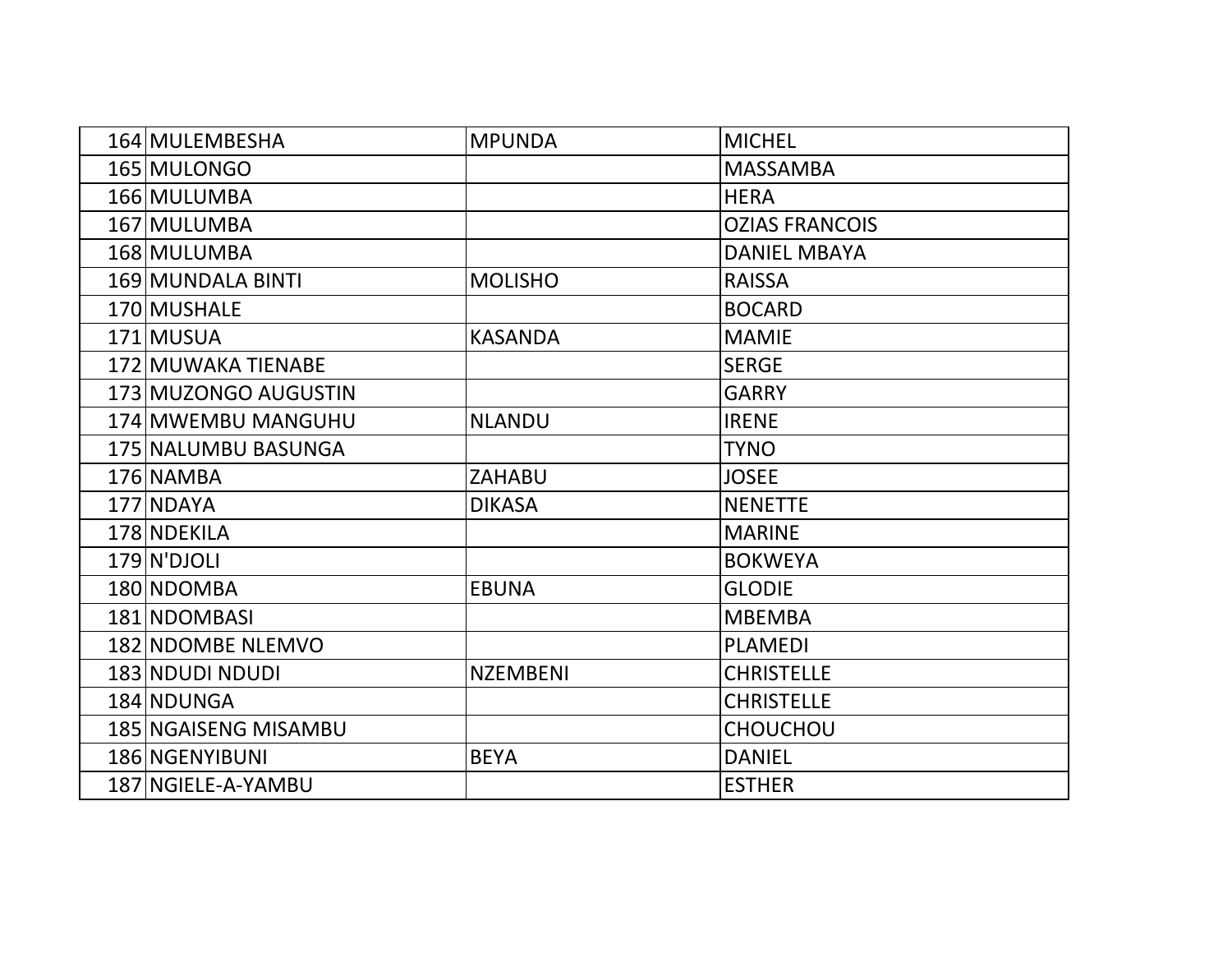| 188 NGONDIMA            | <b>SENGOSIA</b>  | <b>MIREILLE</b>        |
|-------------------------|------------------|------------------------|
| $189$ NGOY              | <b>ULELEBIBI</b> | <b>EVRARD</b>          |
| 190 NGUBIDI NTOTO       |                  |                        |
| 191 NGWE                | <b>BAL'OBWE</b>  | <b>ISAAC</b>           |
| 192 NINIWA              | <b>MONZA</b>     | <b>PHANY</b>           |
| 193 NKONGOLO            | <b>MPINGA</b>    | <b>FRANCOIS</b>        |
| <b>194 NKOY</b>         |                  | <b>ISAKA</b>           |
| <b>195 NKOY</b>         |                  | <b>JOSEPHINE</b>       |
| 196 NLUTA MBAKI         |                  | <b>FRANCINE</b>        |
| 197 NODIER              | <b>SIMBA</b>     | <b>PATRICK</b>         |
| 198 NSALUKA             |                  | <b>ANNIE</b>           |
| 199 NSEKA               | <b>KALEMBA</b>   | <b>GUY DAVID</b>       |
| <b>200 NSEYA MUTOKE</b> |                  | <b>SANDRA</b>          |
| 201 NTAMBUE             | <b>KALOMBO</b>   | <b>HAMOURI</b>         |
| 202 NTUMBA              | <b>NGOY</b>      | <b>ROSE</b>            |
| 203 NTUMBA MUTABADI     |                  | <b>PHINEES</b>         |
| 204 NYEMBWE-KANYINDA    |                  | <b>PATRICK</b>         |
| 205 NZEBA               |                  | <b>MUKADI</b>          |
| 206 NZEZA               | <b>NGWALA</b>    | <b>THERESIA</b>        |
| 207 NZEZA DADDY         |                  | <b>DADDY</b>           |
| 208 NZOLA               |                  | <b>IRENE</b>           |
| 209 NZONGO              | <b>NTUMBA</b>    | <b>MALUNGO</b>         |
| 210 NZUMBO              | <b>DIAMANAMA</b> |                        |
| 211 NZUMBO              |                  | <b>JILVIENA OLIVIA</b> |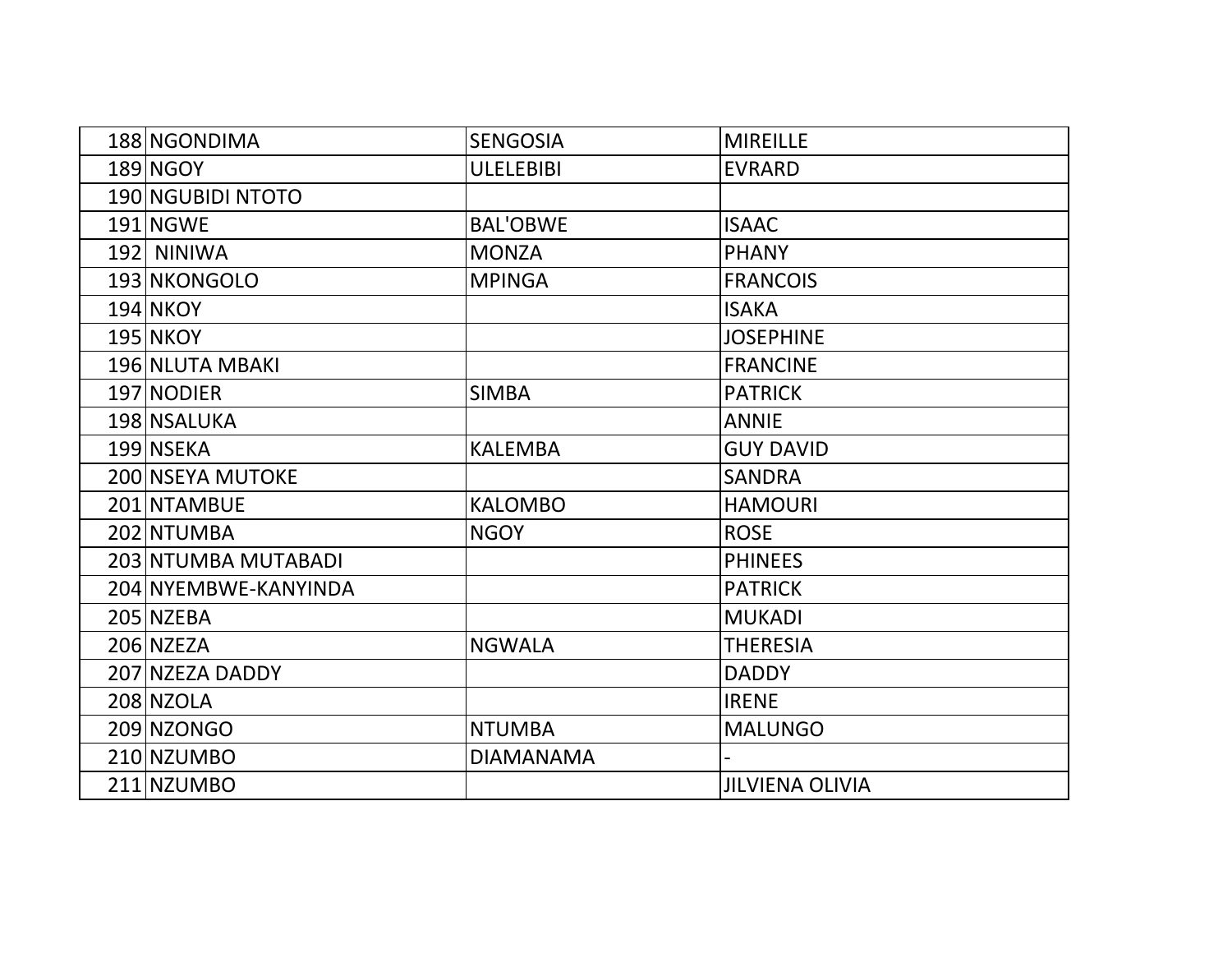| 212 NZUMBO                 | <b>DOLLY</b>       | <b>MARCELINE</b> |
|----------------------------|--------------------|------------------|
| 213 OKITO                  | <b>AKATSHI</b>     |                  |
| 214 OLITO                  |                    | <b>GISELE</b>    |
| 215 PUATI                  |                    | <b>FISTON</b>    |
| 216 RAMAZANI               |                    | <b>HUGUETTE</b>  |
| 217 SADARA                 | <b>BAKI</b>        | <b>JEANNE</b>    |
| 218 SAKA                   |                    | <b>RENATE</b>    |
| 219 SANSA NZENGU           |                    | <b>JOEL</b>      |
| 220 SIMBA                  |                    | <b>VALENTINE</b> |
| 221 SIMBA                  | <b>LUBANZADDIO</b> | <b>CHANTAL</b>   |
| $222$ TETA                 |                    | <b>HALIMA</b>    |
| <b>223 TETE KOFI SUNGU</b> |                    | <b>ANITA</b>     |
| 224 TOKO NSANSI            |                    | <b>LYDIA</b>     |
| 225 TOKO SIASIA            |                    |                  |
| 226 TSAMBU                 | <b>NZUMBA</b>      | <b>EMERY</b>     |
| 227 TSHIAMALENGA           | <b>KANIKI</b>      | <b>ANGE</b>      |
| 228 TSHIBANGU KUKANDA      |                    | <b>JEREMIE</b>   |
| 229 TSHIMANGA              | <b>KASANDA</b>     | <b>SIMEON</b>    |
| 230 TSHIYOMBO KABAMBA      |                    | <b>ARMAND</b>    |
| 231 TUMBA                  | <b>SHONGO</b>      | <b>JEROME</b>    |
| 232 TUNDEKE                | <b>MULONGOYI</b>   | PITCHOU          |
| 233 UYANZE                 |                    | <b>FRANCIS</b>   |
| 234 WADOL LUZOLO           |                    | <b>PINTO</b>     |
| 235 WAKIMUKA MASSAKIDI     |                    | <b>JALYAH</b>    |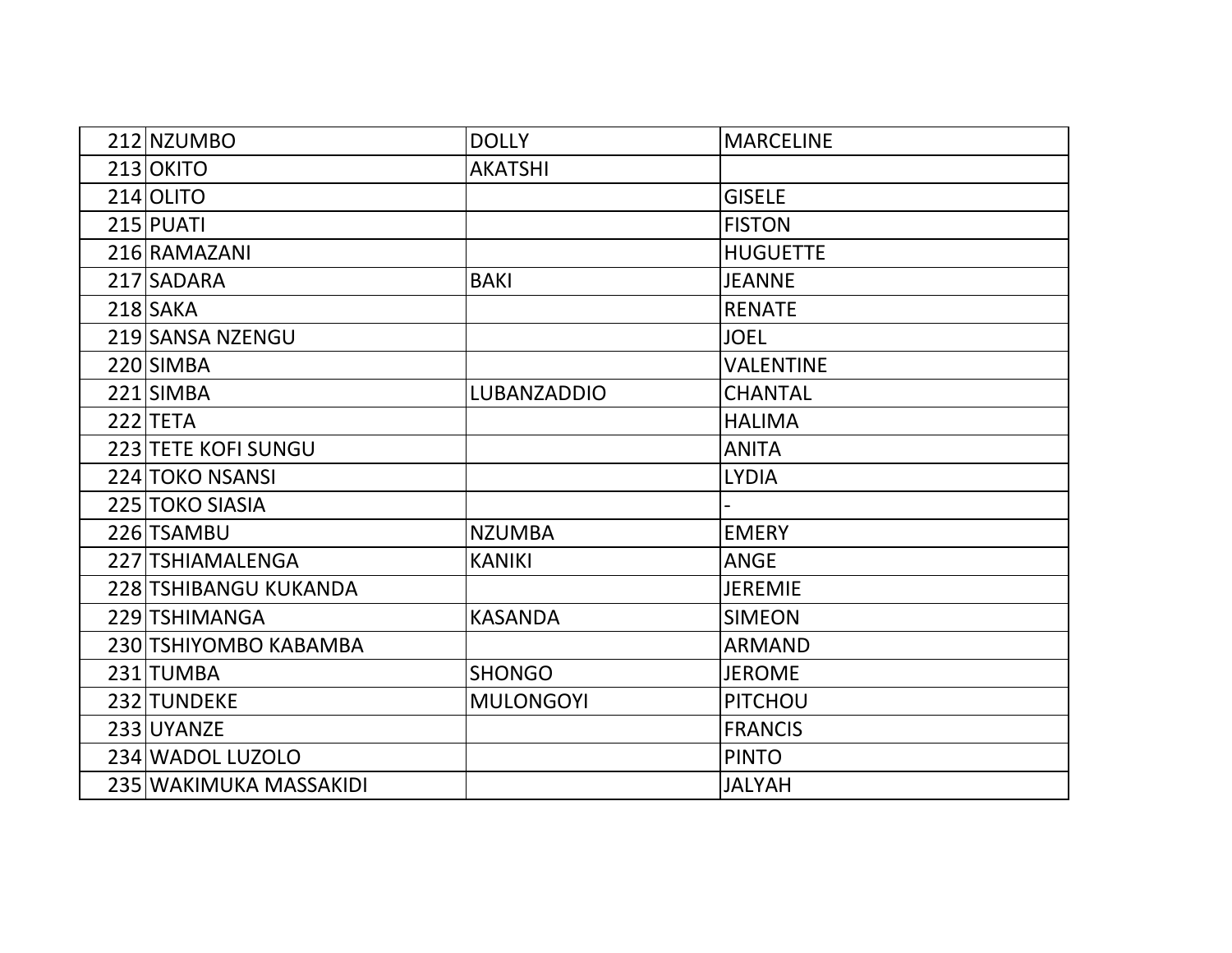| 236 WAKIMUKA MASSAKIDI |               | IJOHANELLE       |
|------------------------|---------------|------------------|
| 237 WANDJE             | <b>IEHADI</b> | IDEBORAH         |
| 238 WILONDJA MUSOMBWA  |               | IEMMANUEL-WINNER |
| 239 WILONDJA MUSOMBWA  |               | <b>IRAYMOND</b>  |
| 240 WONGA              | IEKANGA       | <b>BEATRICE</b>  |
| 241 ZUANA              | INGUNGA       | <b>AMINA</b>     |